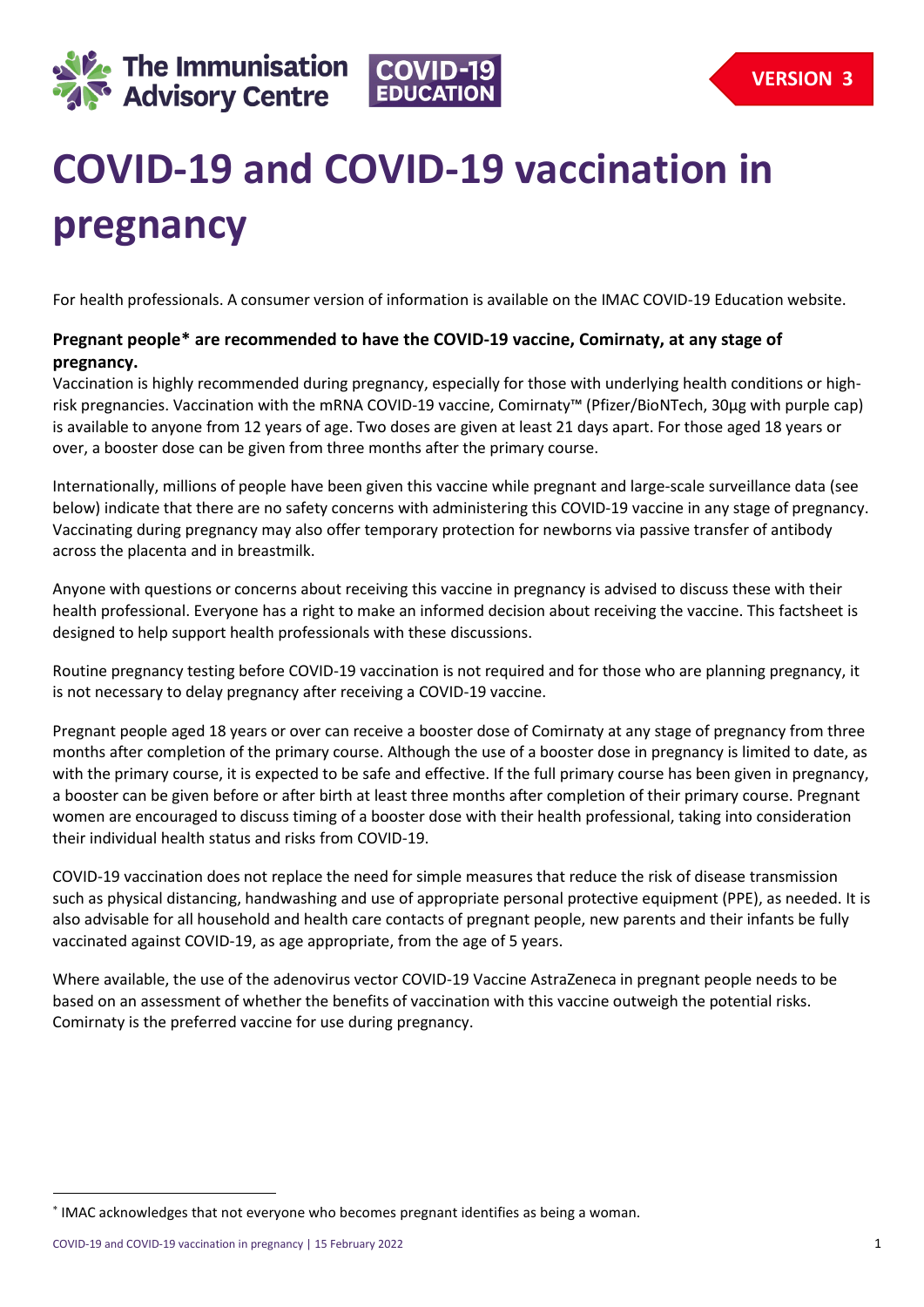#### **COVID-19 disease in New Zealand**

Community transmission of COVID-19 is increasing in New Zealand, especially due to the highly infectious Omicron variant. We have achieved high vaccination coverage in those aged over 12 years, but further vaccine uptake, especially in pregnancy, and booster doses are needed to protect our communities, and those particularly at highest risk from COVID-19.

#### **COVID-19 disease and pregnancy**

Pregnant people are at a much higher risk from COVID-19 hospitalisation and intensive care unit admission than nonpregnant people of the same age.

Due to changes that take place during pregnancy, healthy pregnant women who are infected with the SARS-CoV-2 virus have an increased risk of severe COVID-19 disease compared with non-pregnant women.<sup>1,2</sup> The mother's immune system is temporarily suppressed to prevent it from harming the growing baby but this makes her more susceptible to infection.<sup>3</sup> In addition, as the baby grows, the mother's lung capacity decreases and her blood volume increases, increasing the oxygen demand and requiring the heart to work harder.<sup>4, 5</sup> As a result, COVID-19 infection when pregnant or soon after pregnancy substantially increases the risk of severe disease and breathing difficulties.

Although the risk of catching COVID-19 is not increased, pregnant women with a COVID-19 diagnosis are over three times more likely to have severe disease and require hospital admission, and five times more likely to require intensive care unit admission than non-pregnant women.<sup>6,7</sup> The risks in pregnancy increase from the age of 35 years and for those who have a chronic condition, such as obesity, high blood pressure or pre-existing diabetes.<sup>8, 9</sup> During 2020 in the UK, one in ten women admitted to hospital with COVID-19 symptoms require critical care,<sup>9</sup> and twice as many pregnant women with symptomatic COVID-19 died than those with COVID-19 who were not pregnant.<sup>2, 8</sup> The Delta variant in 2021 further increased the risk for severe disease and critical care admission by more than three times.<sup>10</sup>

According to data collected by the UK Obstetric Surveillance System, the proportion of pregnant women hospitalised with moderate or severe COVID-19 increased significantly as new variants of SARS-CoV-2 virus emerged (from 24%, to 36% and 45% with wildtype, Alpha and Delta variants, respectively). Those with Delta COVID-19 were at the highest risk of being hospitalised with pneumonia. This study reported that 11 pregnant women with COVID-19 died compared with one in the comparator group of women without COVID-19 and no fully vaccinated pregnant women were admitted to hospital for COVID-19.<sup>11</sup> The risk from the Omicron variant in pregnancy is not yet known.

## **COVID-19 increased the risk of complications in pregnancy, such as preeclampsia, hypertension and poor fetal growth.**

A multinational cohort study found that women with COVID-19 infection who experienced fever and shortness of breath for any duration was associated with two and a half times increased risk for severe maternal complications and five times increased risk in neonatal clinical complications. The risks of medically indicated preterm birth and preeclampsia were twice as high in mothers with COVID-19.6

COVID-19 infection early in pregnancy is not associated with increased risk for pregnancy loss, $1$  but an increase in adverse pregnancy outcomes (gestational diabetes and hypertension, preeclampsia and poor fetal growth) has been observed during the COVID-19 pandemic in the US.<sup>12</sup> COVID-19 in women with underlying health conditions significantly increases the risk of preterm labour, preeclampsia and eclampsia than those without underlying conditions.13

# **COVID-19 increases the risk of preterm birth, caesarean section and baby admission to neonatal intensive care.**

Babies are up to seven times more likely to be born preterm to mothers with COVID-19 and up to five times more likely to require neonatal intensive care when compared with babies born to mothers without the disease.<sup>8</sup> Out of concern for the maternal health, the babies of women hospitalised with COVID-19 are more likely to be born by caesarean section and delivered early.<sup>9, 14</sup> As reported by the Ministry of Health, in 2018, 7.5% of babies were born preterm (before 37 weeks),<sup>15</sup> in comparison, about 50% of the babies born to mothers with COVID-19 are being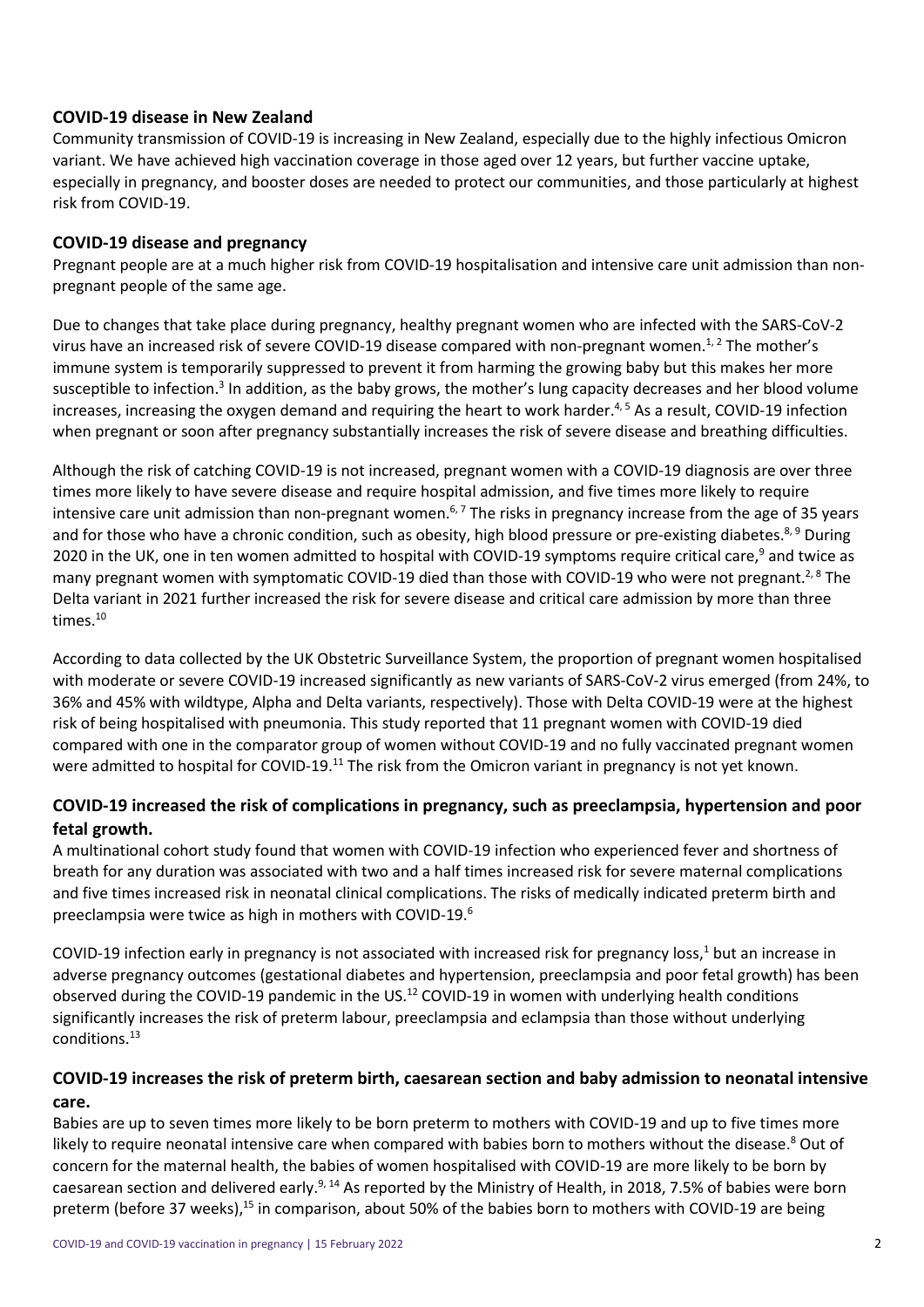delivered early. Regardless of severity of illness, those who had COVID-19 in the first and second trimester are at increased risk for preterm birth and stillbirth.<sup>16</sup> The risk for preterm birth is higher among those mothers with underlying health conditions such as hypertension, diabetes or obesity.<sup>17</sup>

The risk of transmitting SARS-CoV-2 infection from the mother to her newborn appears to be small, is often asymptomatic and rarely severe, although the risk of severe disease in newborns is higher than for older infants.<sup>18, 19</sup> Emerging evidence suggests that Omicron is more serious in infants than previous variants.<sup>20</sup> One study in Italy found around half of the neonates infected with SARS-CoV-2 were likely to have been infected by family members or health care workers.1 Note: to date in New Zealand, no women or their babies have been infected with COVID-19 by health workers.

## **How the Comirnaty mRNA COVID-19 vaccine works**

Comirnaty COVID-19 vaccine contains messenger ribonucleic acid (mRNA) inside a lipid bubble which is delivered to muscle cells in the arm. It is not a live vaccine and contains no part of the SARS-CoV-2 virus. The mRNA and its protective bubble are so fragile that the vaccine needs to be stored at very cold temperatures to stop it from degrading too quickly.

After injection, the mRNA is taken into specialist cell where it delivers the instructions to make replicas of the spike protein that the SARS-COV-2 virus uses to infect our airways. The cell uses this protein to specifically activate the immune response against COVID-19 virus, just like the more conventional vaccine antigens. The quantity of this protein produced after vaccination is much lower than the amount produced by a COVID-19 infection when virus spreads throughout the body. Furthermore, as soon as it is produced, it is dismantled inside these specialist cells and the pieces are used to activate the immune response.

The mRNA breaks down very quickly after this process takes place. It is unable to enter the cell nucleus, cannot integrate with DNA,<sup>21</sup> and will not cause genetic changes in those vaccinated or the baby. The remainder of the vaccine components are also rapidly cleared from the body within a few days after vaccination, as for other vaccines. The vaccine components are unable to cross the placenta. The vaccine simply gives the body the recipe to make replicas of the virus protein, which in turn activate the immune response.

Vaccination primes the immune system with antibodies ready to block the COVID-19 virus from infecting our cells and specialist T cells can recognise and kill any cells that do become infected. The second dose of the vaccine reinforces this immune response to produce higher levels of more effective and longer lasting protection. The booster dose enhances this immunity.

#### **COVID-19 vaccine safety in pregnancy**

There are no safety concerns around giving Comirnaty to pregnant people or those planning pregnancy.

This vaccine is considered safe to use in pregnancy, based on two premises: firstly, that there is no known physiological mechanism by which the vaccine is likely to cause problems with pregnancy, and secondly, large-scale surveillance data do not indicate any safety concerns.

Even though pregnant people were not formally included in the original clinical trials, the potential importance of immunising pregnant people against COVID-19 is now known, and several clinical studies are underway to improve the evidence around safe use of COVID-19 vaccines in pregnancy.<sup>22, 23</sup>

To date, large-scale surveillance data have found no differences in pregnancy outcomes after vaccination with mRNA COVID-19 vaccines compared with the unvaccinated pregnant population.<sup>24</sup> The quantity of safety data in pregnancy continues to increase worldwide and no safety issues have arisen.

In the US, surveillance data (v-Safe) showed the rate of miscarriage was consistent with the expected rate and did not increase following receipt of mRNA COVID-19 vaccines preconception and prior to 20 weeks' gestation.<sup>25</sup> A larger Vaccine Safety Datalink study, involving over 100,000 pregnancies and 20,139 vaccinations, found that women who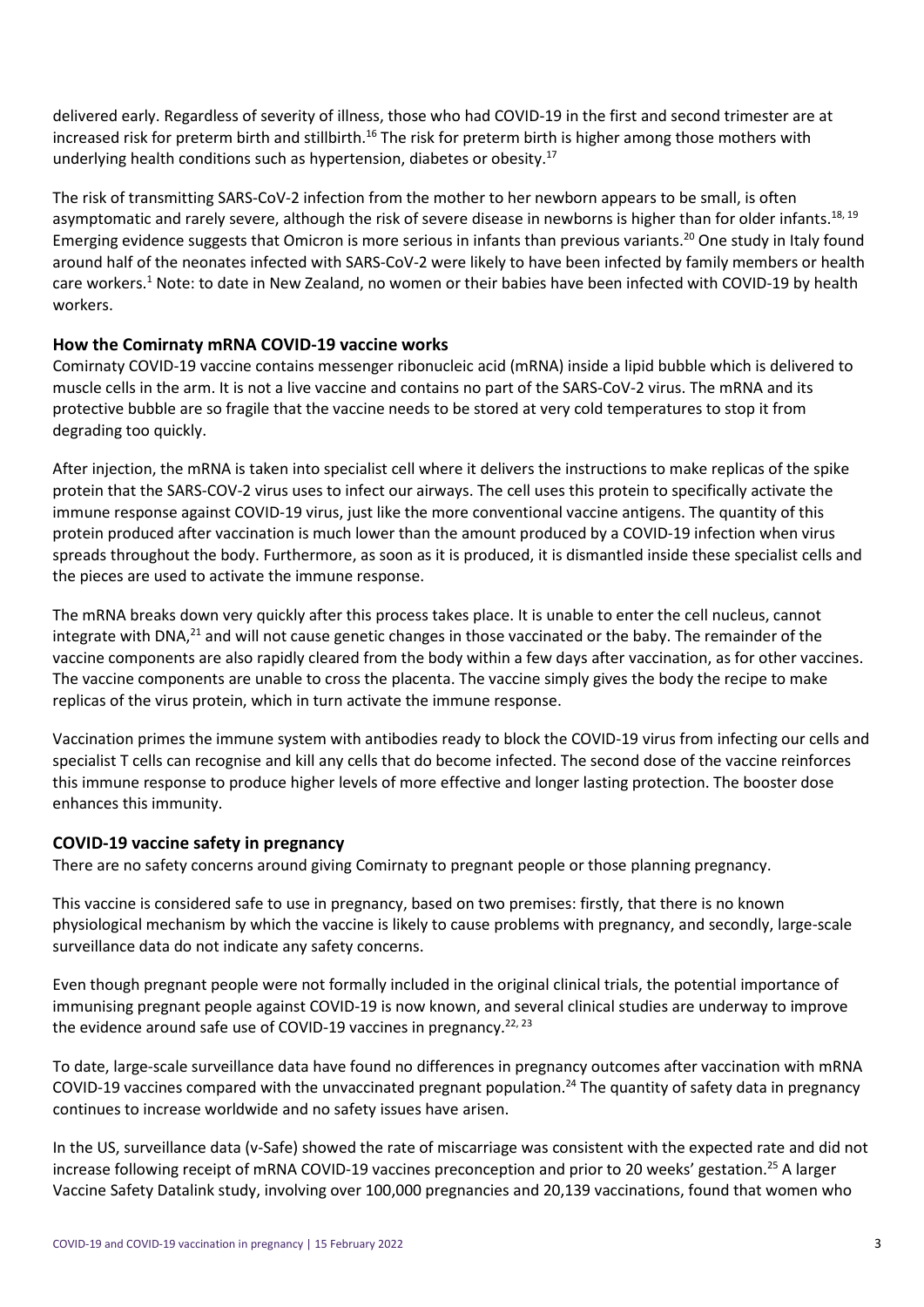had experienced a miscarriage were not more likely to have been vaccinated within 28 days than those who had ongoing pregnancies.26

When women who were vaccinated in pregnancy were compared with unvaccinated pregnant women, studies in the UK and Israel found no significant differences in any perinatal outcomes, including: stillbirth, fetal abnormalities postpartum haemorrhage, caesarean delivery, small for gestational age, maternal HDU or ICU admission, or preterm birth.27, 28

## **Effectiveness of COVID-19 vaccination when given in pregnancy**

COVID-19 vaccination in pregnancy is highly protective against COVID-19 infection, severe disease, hospitalisation and death.

Increasing international evidence has shown that the effectiveness of Comirnaty when given in pregnancy is similar to that seen in the general population and that two doses are highly protective against symptomatic infection and hospitalisation.29, <sup>30</sup> The risk of COVID-19 infection was approximately five times less for those vaccinated in pregnancy than unvaccinated pregnant women.<sup>31</sup> From December 2020 to October 2021 in Scotland, 77% of SARS-CoV-2 infections, 91% of COVID-19-associated hospital admission and 98% of COVID-19-associated critical care admissions in pregnancy were unvaccinated pregnant women.<sup>32</sup>

This effectiveness is supported by the antibody response, vaccination was shown to induce a significantly higher protective antibody response than the natural viral infection.<sup>28</sup> There was no difference in antibody levels following vaccination between pregnant, lactating and non-pregnant women.<sup>33, 34</sup>

Furthermore, there is mounting evidence of passive transfer of protective antibodies against COVID-19 from the mother to baby through the placenta.<sup>35, 36</sup> Vaccination in the second or early third trimester has been suggested to be optimal for protective antibody transfer.<sup>37</sup> Vaccination at any stage of pregnancy is recommended to protect the mother and baby.

# **COVID-19 vaccination and breastfeeding**

People can receive a COVID-19 vaccine when lactating. There are no safety concerns associated with having this COVID-19 vaccine while breastfeeding for the parent or for the infant.

There is emerging evidence that vaccination in pregnancy or while breastfeeding provides temporary antibody protection to the baby through the cord blood and breastmilk.<sup>38, 39</sup>

# **What are the likely responses to vaccination?**

After hundreds of millions of doses of Comirnaty® given worldwide, the potential reactions to the vaccine have stayed consistent with those seen during the initial clinical trials. These include fatigue, headache, muscle aches, nausea, fever of 38-39°C and mild to moderate pain at the injection site. These reactions are more likely after the second dose vaccination.<sup>40, 41</sup> Data from v-Safe found no differences in local and systemic responses between pregnant and nonpregnant women.24

Prior to receiving their vaccination, we recommend that pregnant people discuss the best ways to relieve possible post-vaccination discomfort and fever with their health professional. Paracetamol is considered safe during pregnancy to reduce pain and discomfort. Non-steroidal anti-inflammatory drugs, including ibuprofen and diclofenac, should not be taken during pregnancy.

Anaphylaxis following vaccination is very rare (around five cases per million doses).<sup>42</sup> All COVID-19 vaccine recipients are asked to remain under observation for at least 15 minutes after receiving their vaccine to ensure immediate adverse reactions are identified and promptly treated. All vaccinators in New Zealand have training and equipment to manage anaphylaxis, should it occur.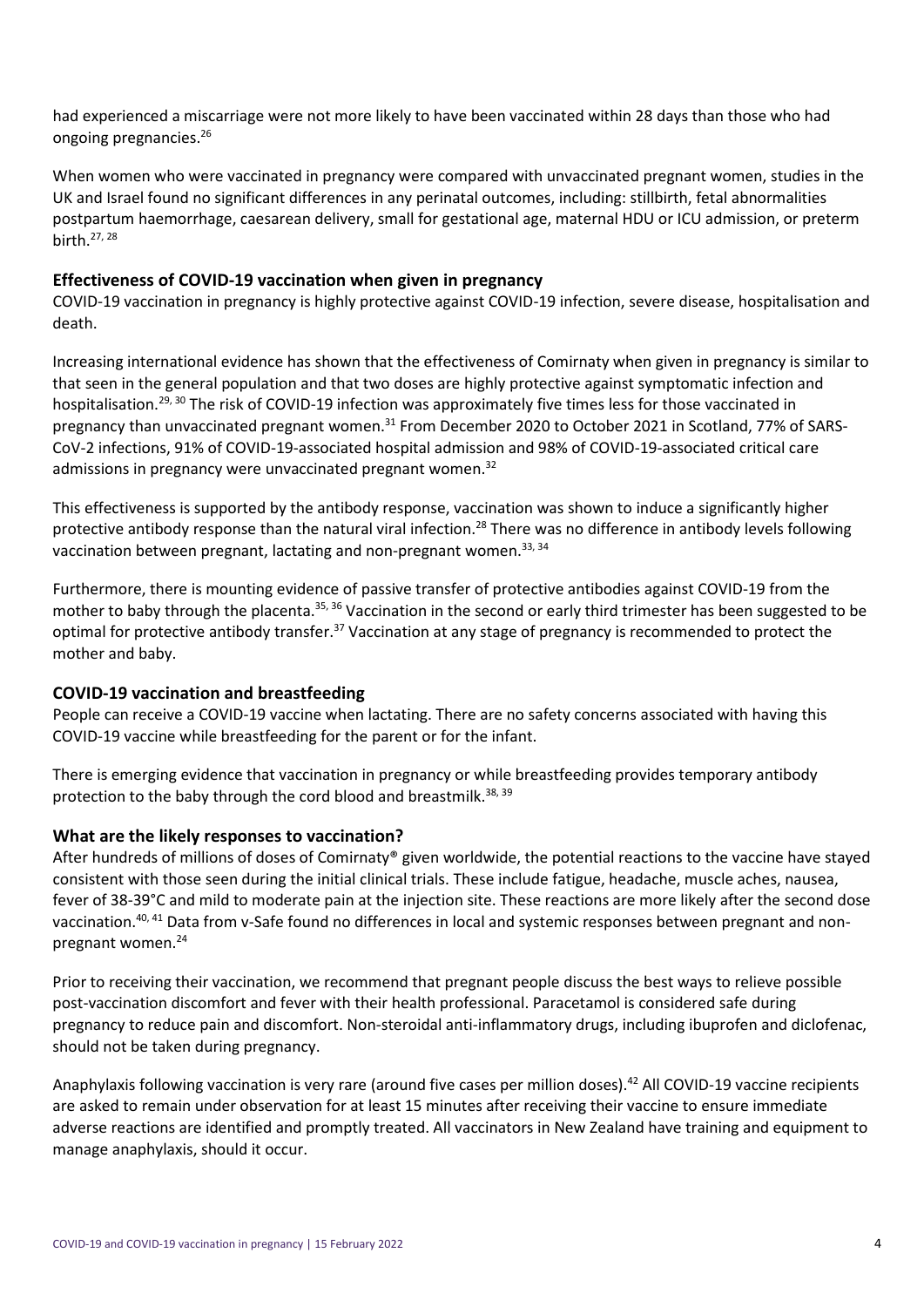#### **Who should not receive a COVID-19 vaccine?**

A COVID-19 vaccine is contraindicated (should not be given) for anyone who has had **anaphylaxis to an ingredient in the vaccine or a previous dose** of the same vaccine.

#### **Who can receive a COVID-19 vaccine?**

People who are pregnant or who are planning a pregnancy can make an informed decision to receive Comirnaty at any stage. People planning pregnancy can receive Comirnaty at any time.

For anyone who is acutely unwell, fever >38°C or has acute systemic illness, vaccination should be deferred until they are no longer acutely unwell.

# **CALL 0800 IMMUNE (466 863) for clinical advice 8am – 8pm, 7 days per week**

#### **References**

- 1. Principi N, Esposito S. Is the Immunization of Pregnant Women against COVID-19 Justified? Vaccines (Basel). 2021;9(9). doi: 10.3390/vaccines9090970
- 2. Zambrano LD, Ellington S, Strid P, et al. Update: Characteristics of Symptomatic Women of Reproductive Age with Laboratory-Confirmed SARS-CoV-2 Infection by Pregnancy Status - United States, January 22-October 3, 2020. MMWR Morb Mortal Wkly Rep. 2020;69(44):1641-7. doi: 10.15585/mmwr.mm6944e3
- 3. Jamieson DJ, Theiler RN, Rasmussen SA. Emerging infections and pregnancy. Emerg Infect Dis. 2006;12(11):1638-43. doi: 10.3201/eid1211.060152
- 4. Branch DW. Physiologic adaptations of pregnancy. Am J Reprod Immunol. 1992;28(3-4):120-2. doi: 10.1111/j.1600- 0897.1992.tb00771.x
- 5. Robinson DP, Klein SL. Pregnancy and pregnancy-associated hormones alter immune responses and disease pathogenesis. Horm Behav. 2012;62(3):263-71. doi: 10.1016/j.yhbeh.2012.02.023
- 6. Villar J, Ariff S, Gunier RB, et al. Maternal and Neonatal Morbidity and Mortality Among Pregnant Women With and Without COVID-19 Infection: The INTERCOVID Multinational Cohort Study. JAMA Pediatr. 2021. doi: 10.1001/jamapediatrics.2021.1050
- 7. Magnus MC, Oakley L, Gjessing HK, et al. Pregnancy and risk of COVID-19: a Norwegian registry-linkage study. BJOG. 2021 (preprint). doi: 10.1111/1471-0528.16969
- 8. Allotey J, Stallings E, Bonet M, et al. Clinical manifestations, risk factors, and maternal and perinatal outcomes of coronavirus disease 2019 in pregnancy: living systematic review and meta-analysis. BMJ. 2020;370:m3320. doi: 10.1136/bmj.m3320
- 9. Vousden N, Bunch K, Morris E, et al. The incidence, characteristics and outcomes of pregnant women hospitalized with symptomatic and asymptomatic SARS-CoV-2 infection in the UK from March to September 2020: A national cohort study using the UK Obstetric Surveillance System (UKOSS). PLoS One. 2021;16(5):e0251123. doi: 10.1371/journal.pone.0251123
- 10. Penelope S, Lauren BZ, Van TT, et al. COVID-19 severity among women of reproductive age with symptomatic laboratoryconfirmed SARS-CoV-2 by pregnancy status - United States, Jan1, 2020 - Sep 30, 2021. Research Square. 2021 (preprint). doi: 10.21203/rs.3.rs-1090075/v1
- 11. Vousden N, Ramakrishnan R, Bunch K, et al. Impact of SARS-CoV-2 variant on the severity of maternal infection and perinatal outcomes: Data from the UK Obstetric Surveillance System national cohort. medRxiv. 2021 (preprint):2021.07.22.21261000. doi: 10.1101/2021.07.22.21261000
- 12. Sun H. Approximation and evaluation of the spontaneous abortion rate with COVID-19 vaccination in pregnancy. Am J Obstet Gynecol MFM. 2021:100510. doi: 10.1016/j.ajogmf.2021.100510
- 13. Ghelichkhani S, Jenabi E, Jalili E, et al. Pregnancy outcomes among SARS-CoV-2-infected pregnant women with and without underlying diseases: a case-control study. J Med Life. 2021;14(4):518-22. doi: 10.25122/jml-2021-0157
- 14. Mullins E, Hudak ML, Banerjee J, et al. Pregnancy and neonatal outcomes of COVID-19: co-reporting of common outcomes from PAN-COVID and AAP SONPM registries. Ultrasound Obstet Gynecol. 2021. doi: 10.1002/uog.23619
- 15. Ministry of Health. Report on Maternity web tool online: Ministry of Health Manatu Hauora; 2020 [updated 16 December 2020; cited 2021 November 11]. Available from:<https://www.health.govt.nz/publication/report-maternity-web-tool>
- 16. Piekos SN, Roper RT, Hwang YM, et al. The effect of maternal SARS-CoV-2 infection timing on birth outcomes: a retrospective multicentre cohort study. Lancet Digit Health. 2022. doi: 10.1016/S2589-7500(21)00250-8
- 17. Karasek D, Baer RJ, McLemore MR, et al. The association of COVID-19 infection in pregnancy with preterm birth: A retrospective cohort study in California. Lancet Reg Health Am. 2021;2:100027. doi: 10.1016/j.lana.2021.100027
- 18. Liguoro I, Pilotto C, Bonanni M, et al. SARS-COV-2 infection in children and newborns: a systematic review. Eur J Pediatr. 2020;179(7):1029-46. doi: 10.1007/s00431-020-03684-7